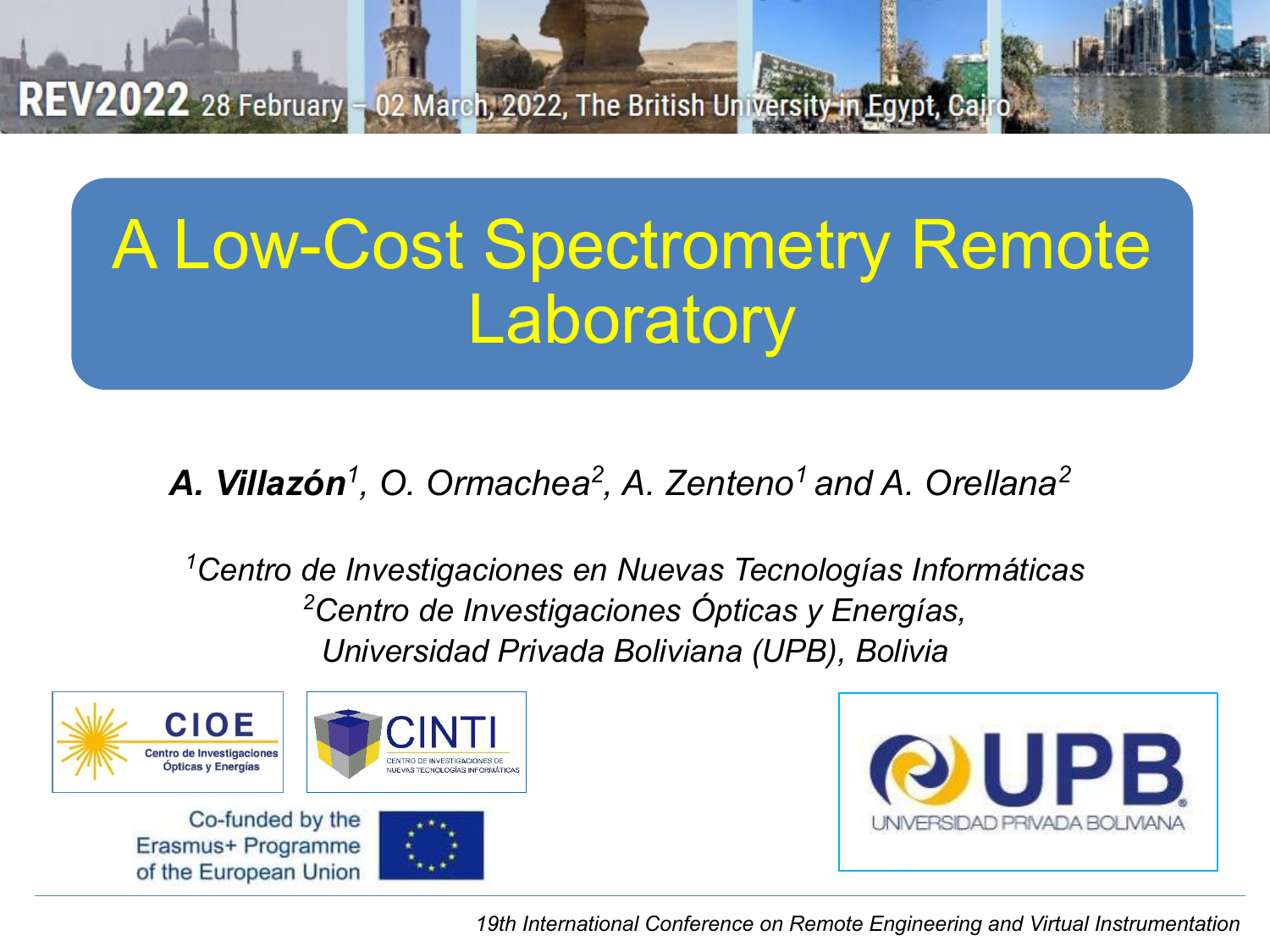# **Outline**

- **Motivation**
- Low-cost Smartphone Spectrometer
- **Smartphone Spectrometry App**
- Low-cost Spectrometry Remote Lab
- Architecture of the Remote Lab
- DEMO
- **Conclusions**

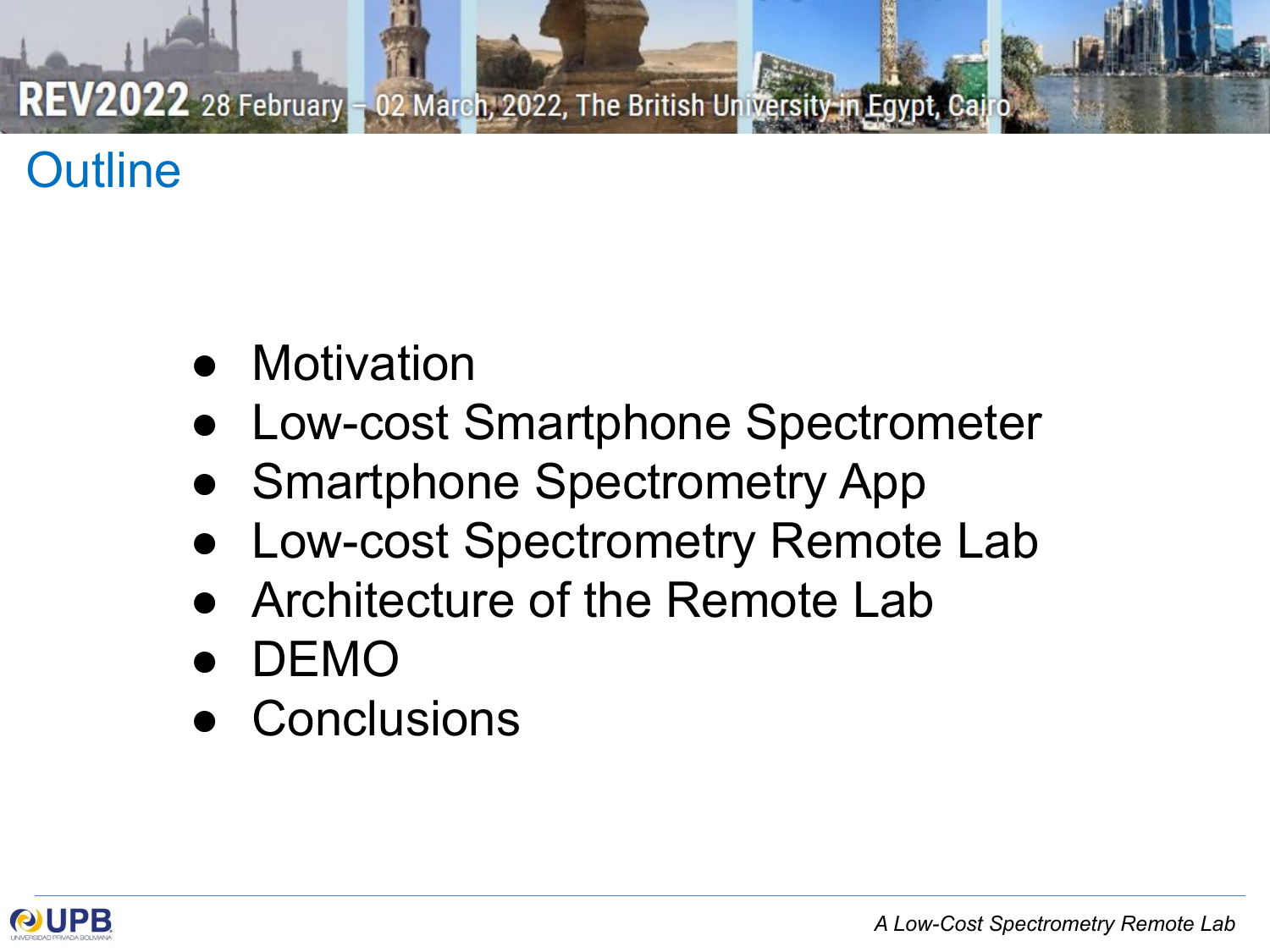# **Motivation**

- Drastic drop of experimental activities (labs) in Engineering during the pandemic lockdown
- Students from different cities (3 campuses) following on-line lectures
- Impossibility to distributed lab equipment or material to students
- Find a low-cost solution for spectroscopy experiments

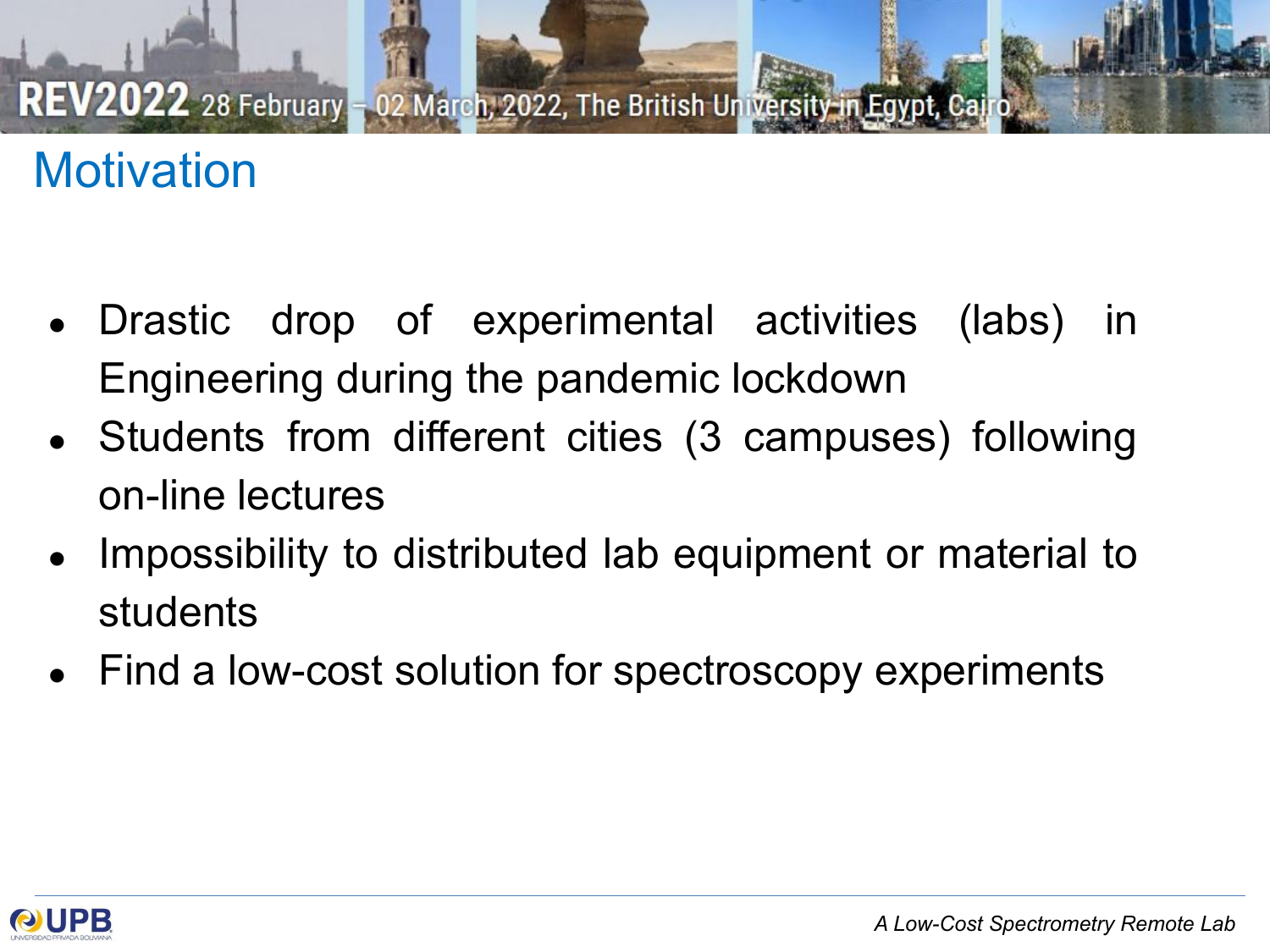# Low-cost Smartphone Spectrometer

- Our low-cost spectrometry technology [1] was applied to several applications
	- Health: Low-cost ELISA reader and low-cost laser fluorimeter for diagnosis of infectious diseases
	- Industrial: Analysis of Cr(III) in leather liquors
- 3D-printed spectrometer + smartphone + spectrometry software (App)

[1] O. Ormachea, A. Villazón, R. Escalera. A Spectrometer based on smartphones and low-cost kit for Transmittance and Absorbance measurements in real-time. Journal Optica Pura y Aplicada Vol 50. No 3, 2017



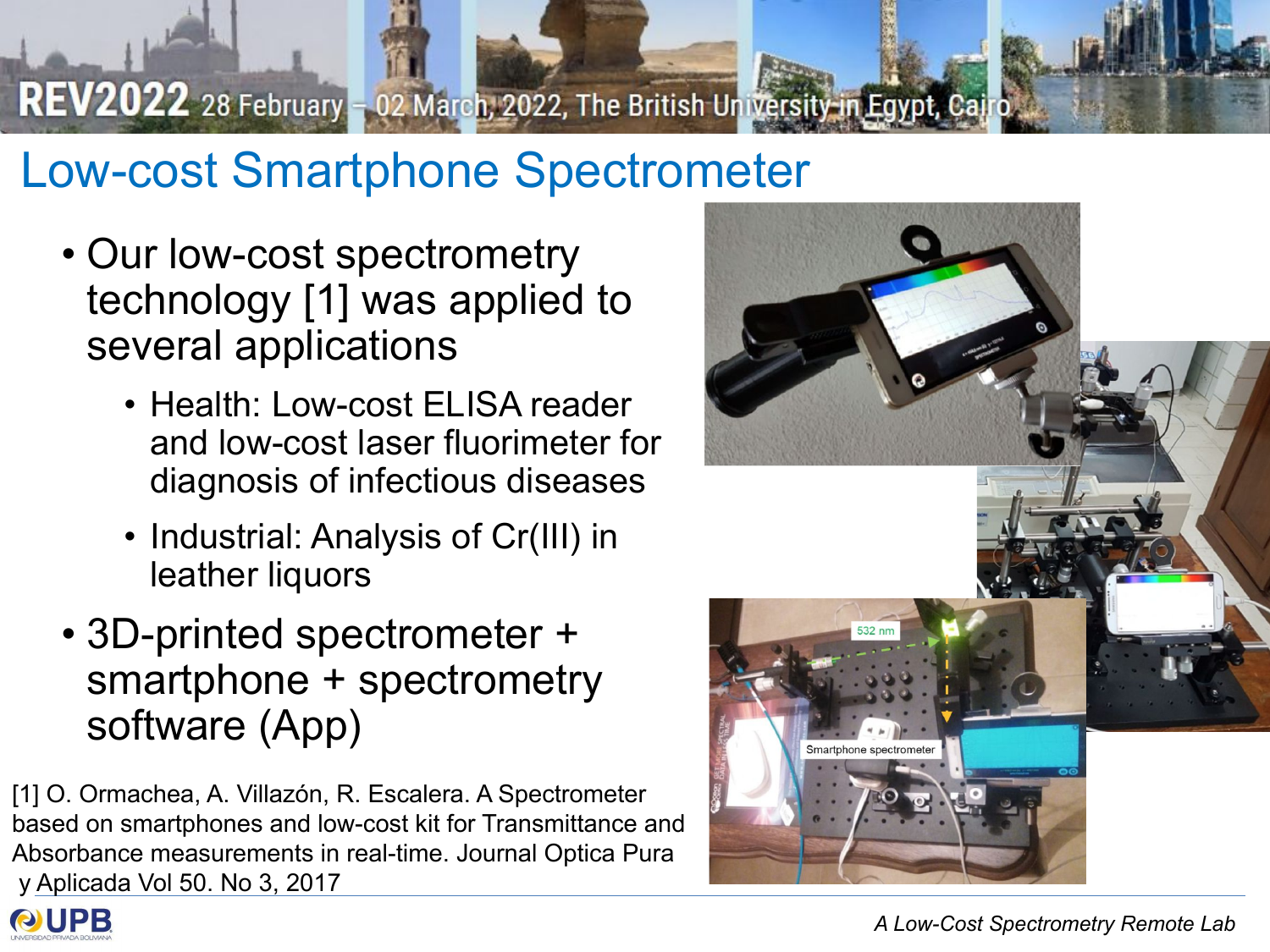#### Low-cost Smartphone Spectrometer



Low-cost spectrometer (~30 USD) + smartphone + software  $<<$ commercial spectrometer (~3000 USD)



*A Low-Cost Spectrometry Remote Lab*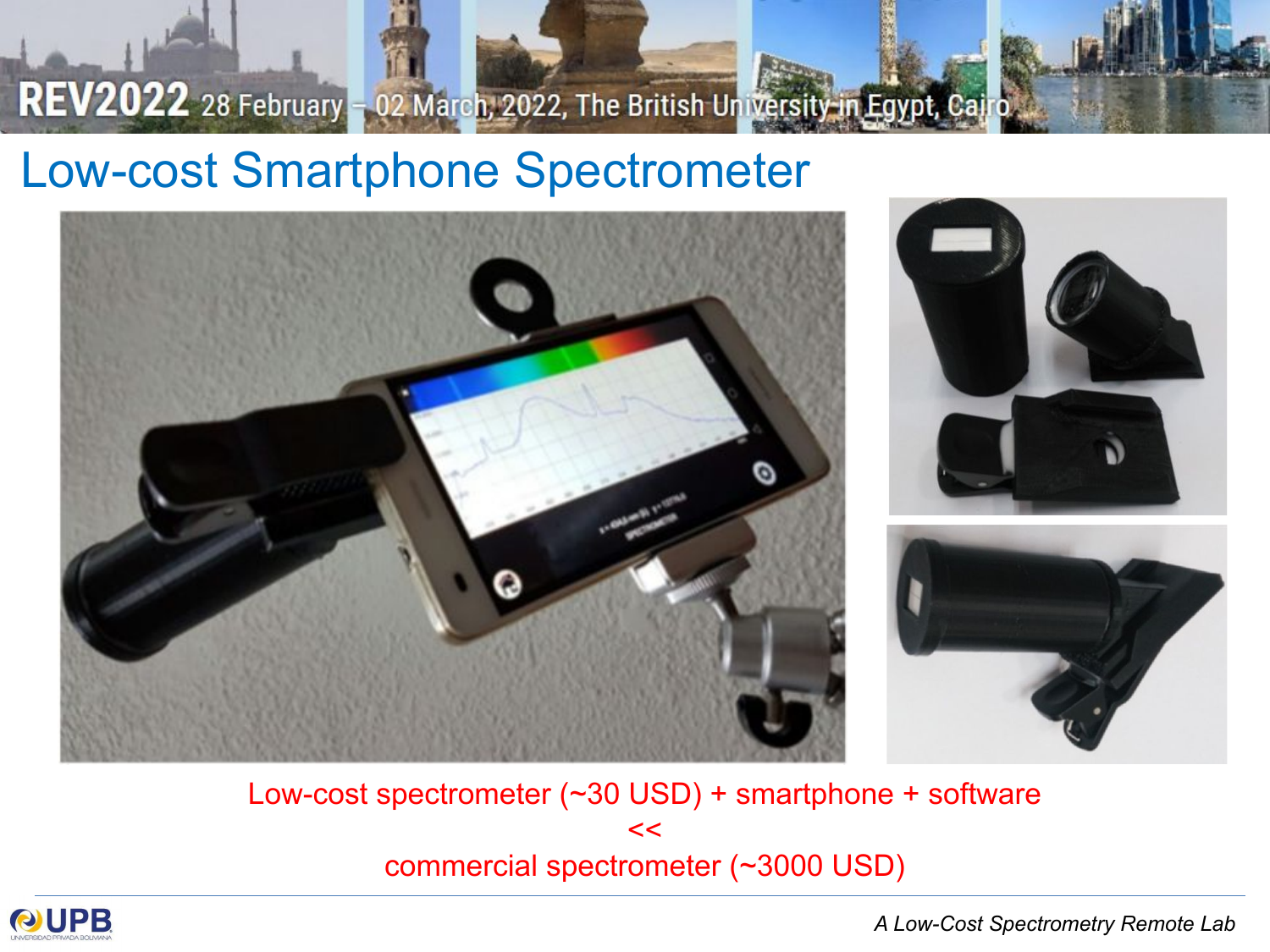#### Smartphone Spectrometry App





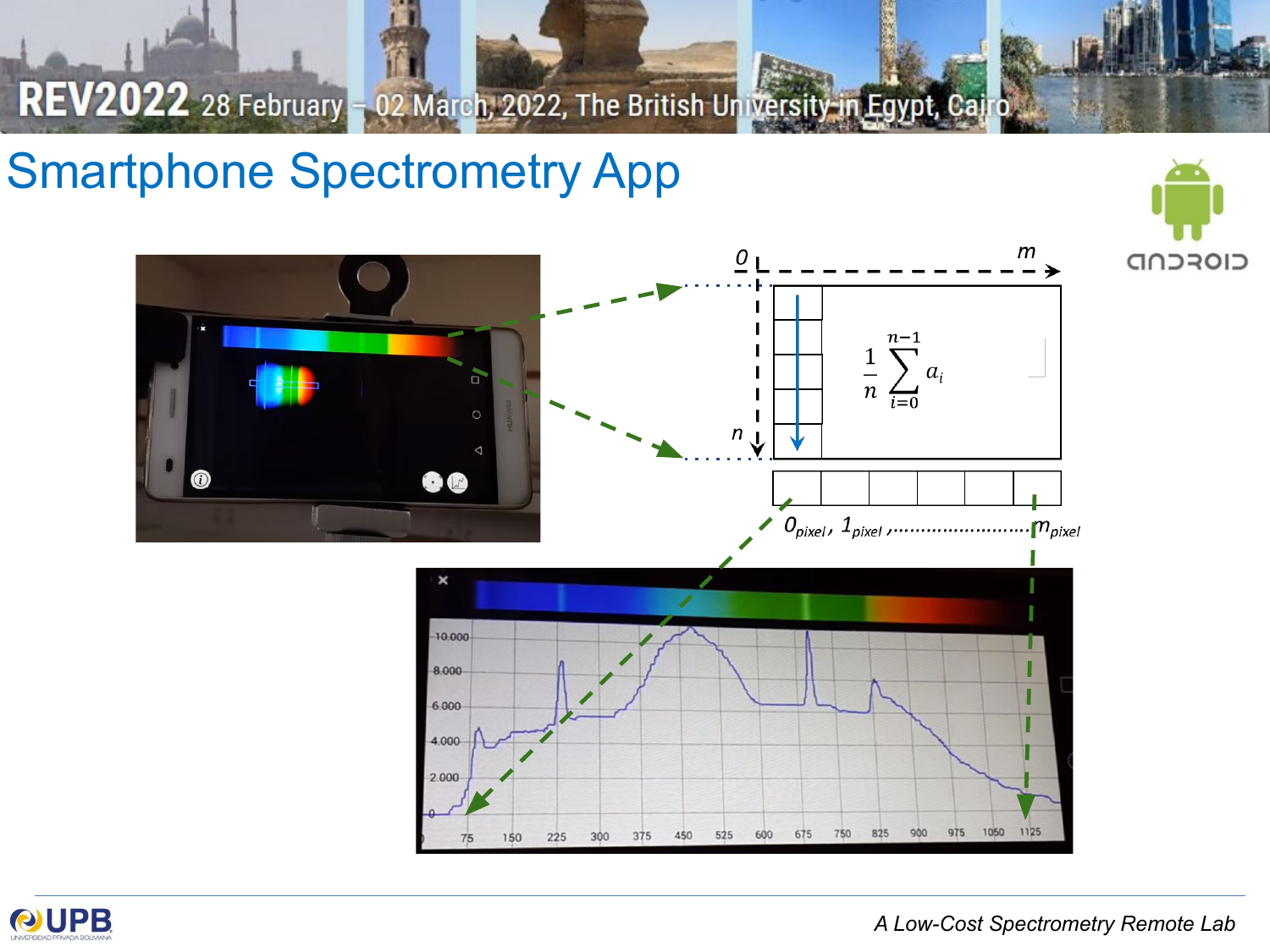# Smartphone Spectrometry App



**Original calibration: tedious and manual not adapted for a remote lab**



CIOFCND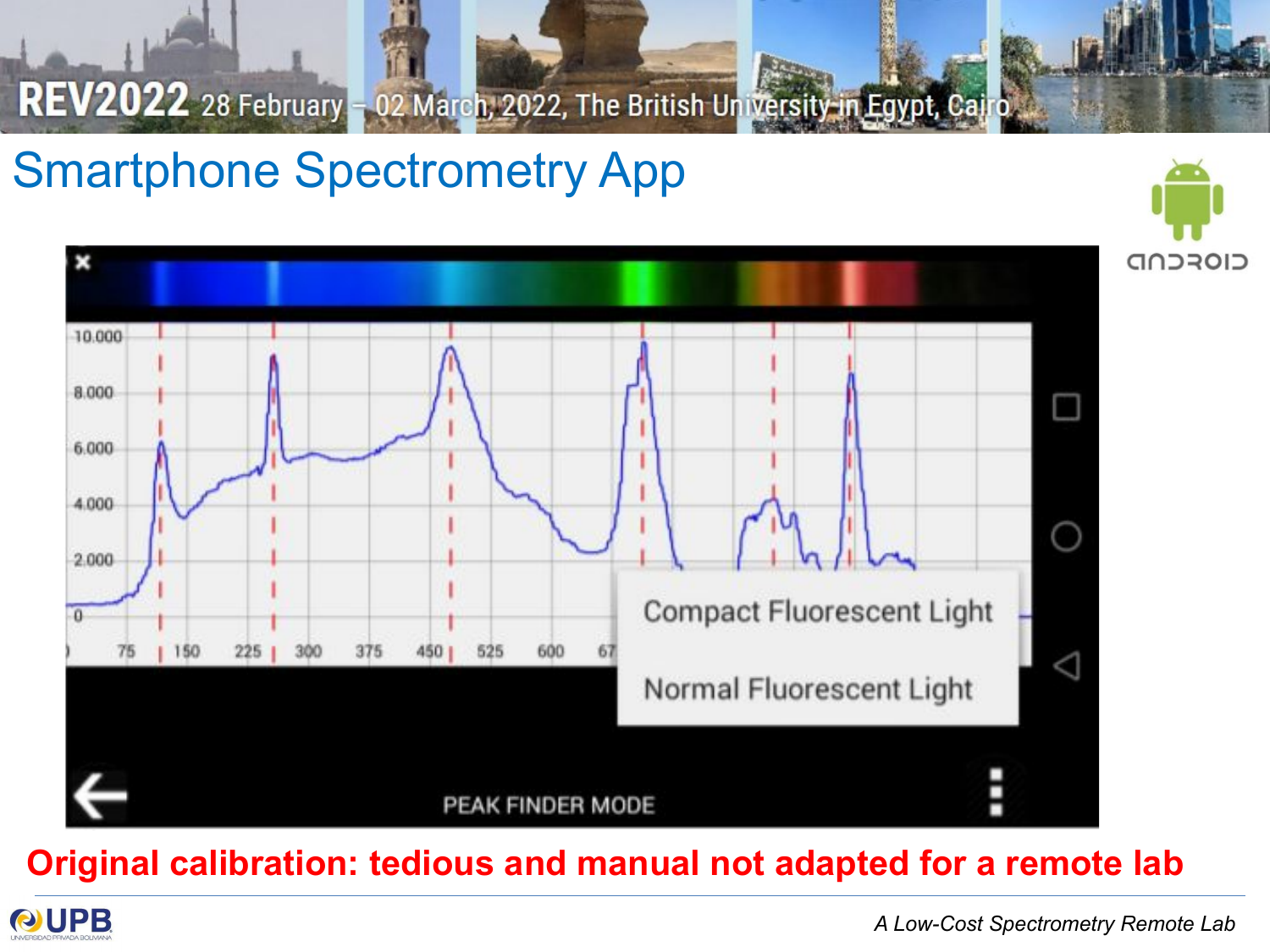

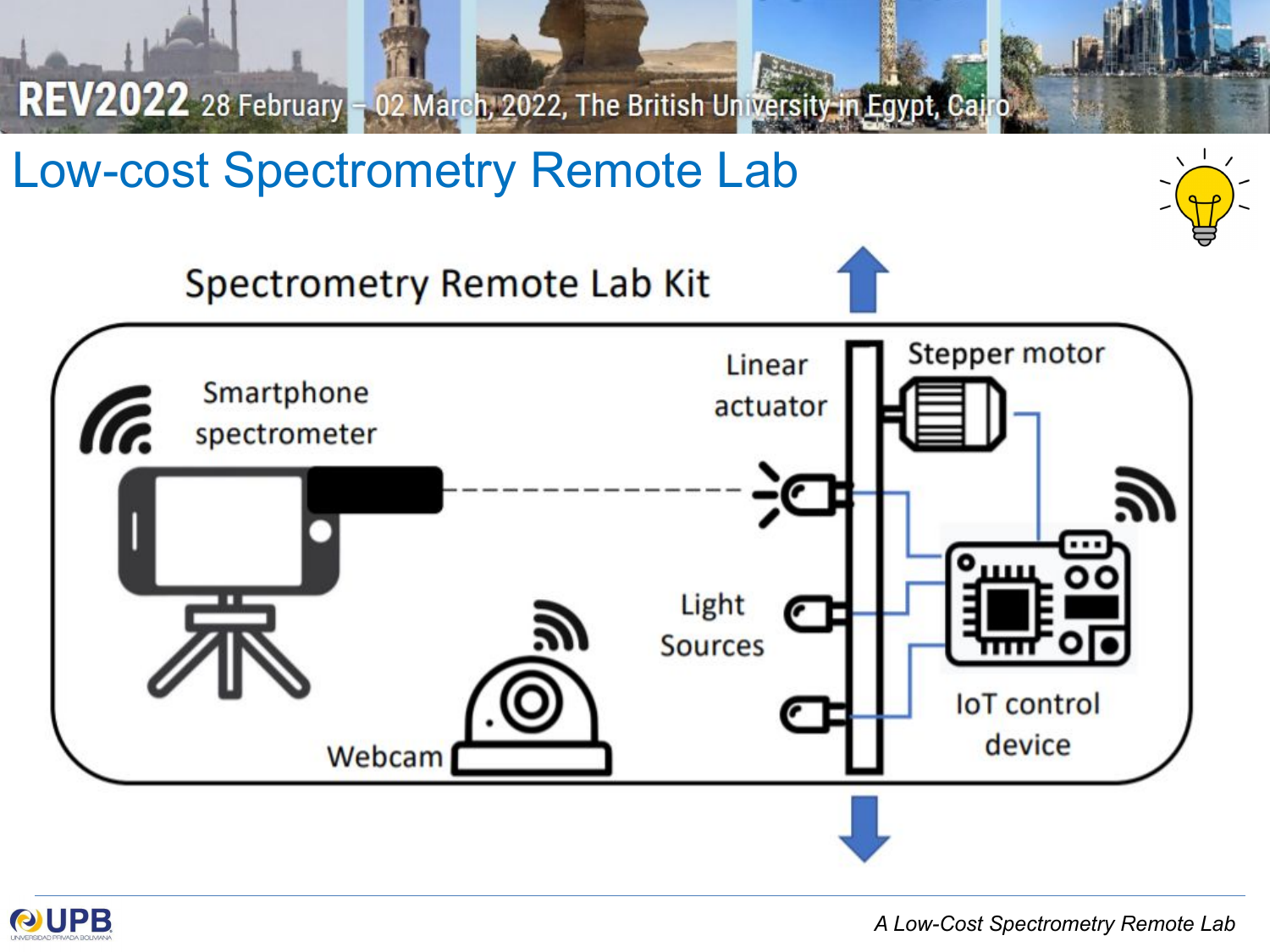# Spectrometry Remote Lab Kit

LEDs + Neon light

3D-printed spectrometer

IoT **Control** (ESP32)

**Stepper Motor** + Linear **Actuator** 



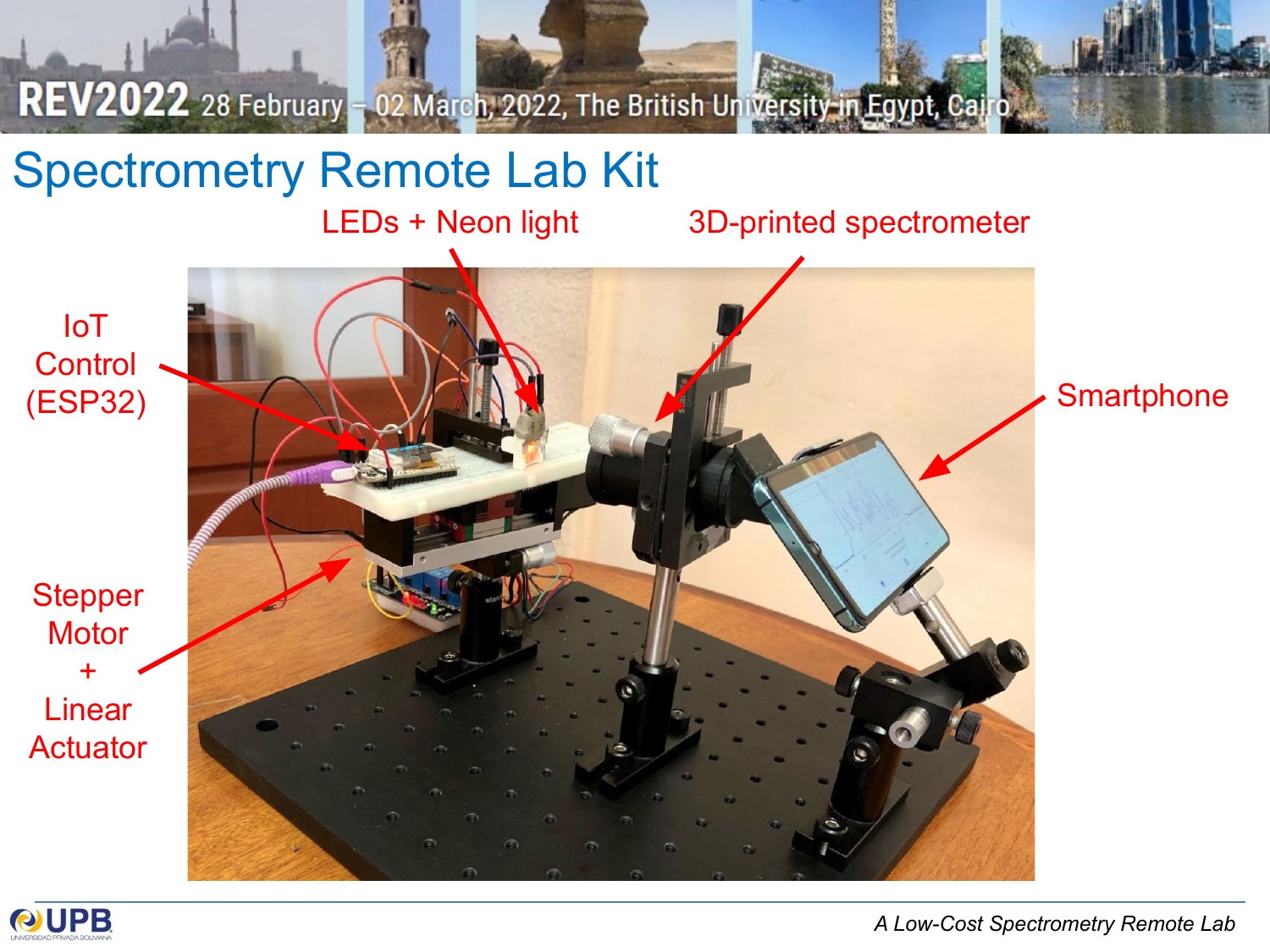#### Architecture of the Remote Lab





*A Low-Cost Spectrometry Remote Lab*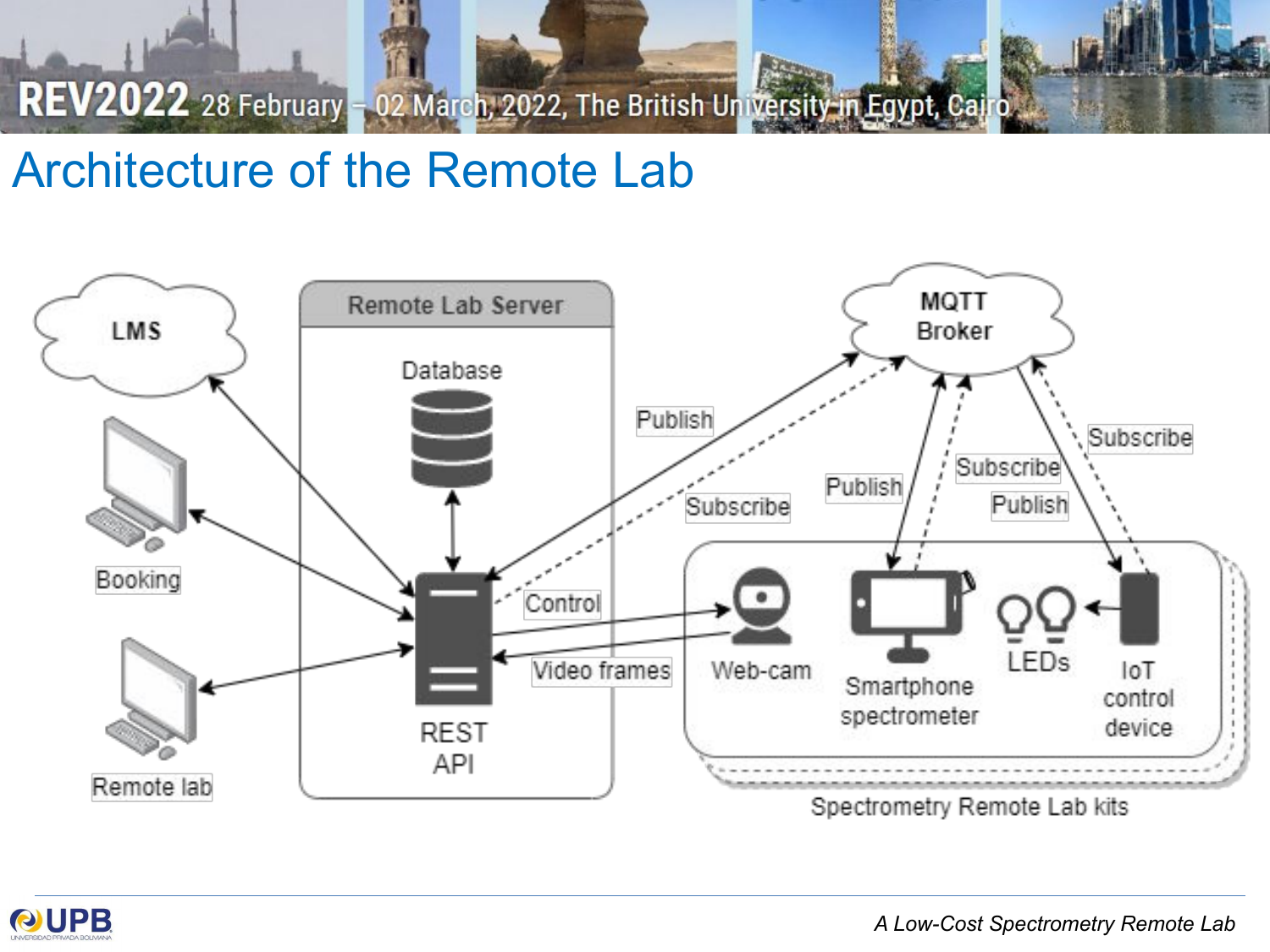## Smartphone Spectrometry App (New)



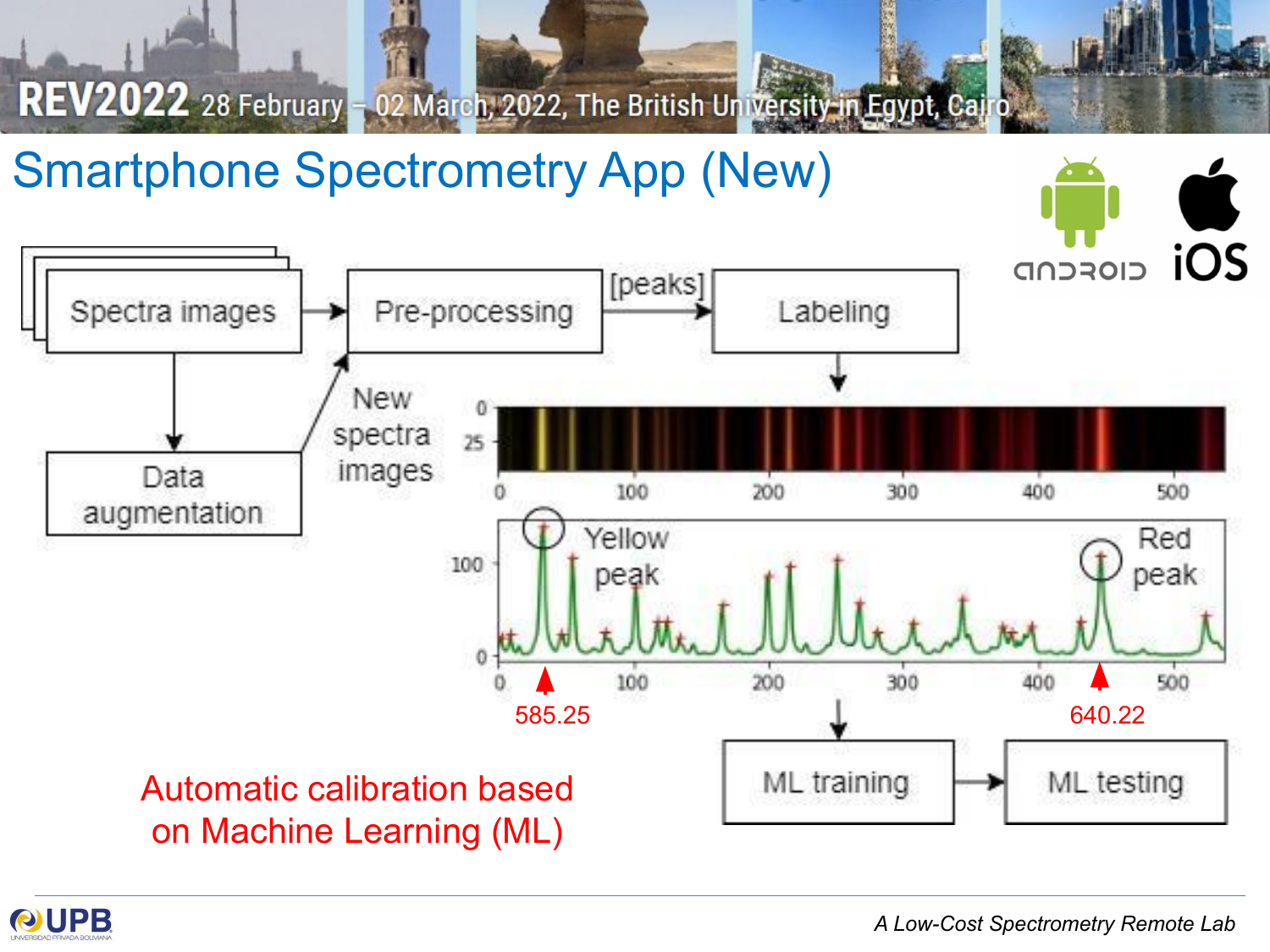### DEMO



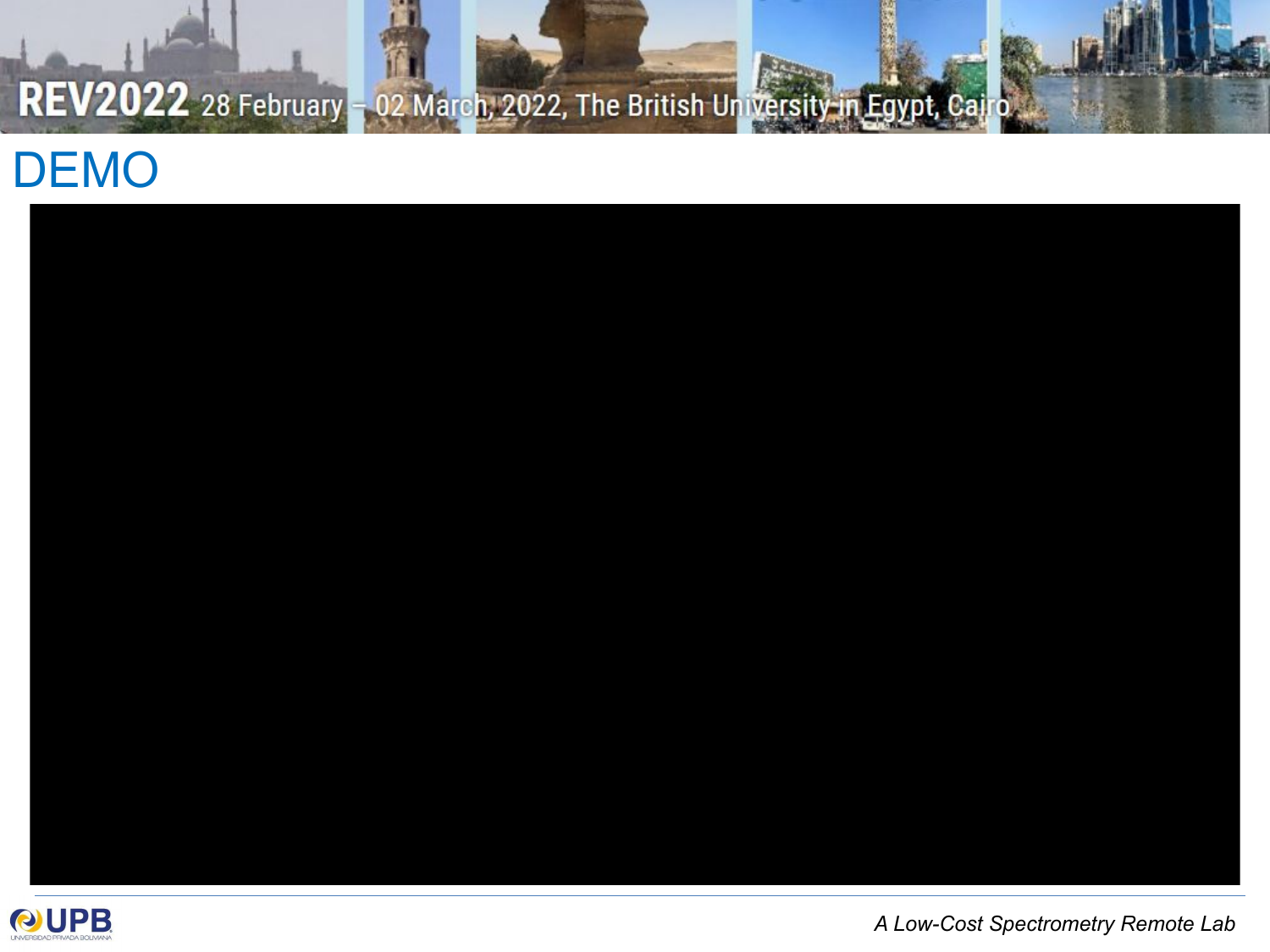# **Conclusions**

- Potentiality of low-cost 3D-printed spectrometry technology to rapidly implement a remote lab
- Rapid development thanks to IoT technology for remote controlling and real-time visualization
- Web App  $+$  improved App (Android & iOS) with automatic calibration with Machine Learning
- Allow students to perform asynchronous and autonomous spectrometry experiments (24/7) and improve their conceptual learning gains
- "Spectrometry Remote Lab Kits" easy to replicate, can benefit academic and research communities, in particular those in developing countries